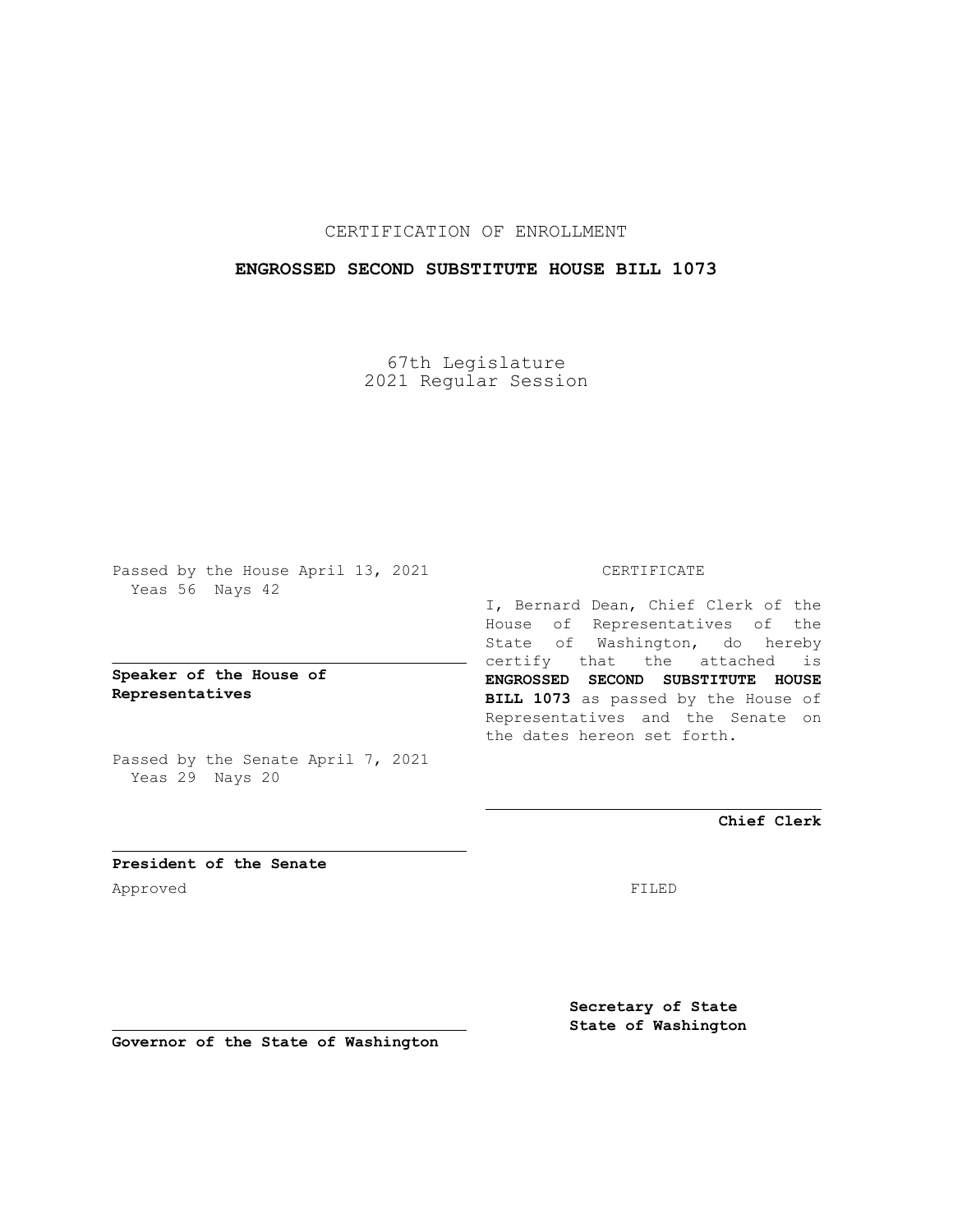### **ENGROSSED SECOND SUBSTITUTE HOUSE BILL 1073**

AS AMENDED BY THE SENATE

Passed Legislature - 2021 Regular Session

# **State of Washington 67th Legislature 2021 Regular Session**

**By** House Appropriations (originally sponsored by Representatives Berry, Wicks, Fitzgibbon, Bateman, Tharinger, Simmons, Kloba, Ramel, Ortiz-Self, Goodman, Ryu, Bronoske, Hackney, Chopp, Riccelli, Stonier, Frame, Macri, Davis, Pollet, Bergquist, and Harris-Talley)

READ FIRST TIME 02/22/21.

 AN ACT Relating to expanding coverage of the paid family and medical leave program; adding a new section to chapter 50A.15 RCW; adding a new section to chapter 50A.24 RCW; creating new sections; providing an expiration date; and declaring an emergency.

BE IT ENACTED BY THE LEGISLATURE OF THE STATE OF WASHINGTON:

 NEW SECTION. **Sec. 1.** (1) The legislature finds that many Washington workers have suffered direct effects from the COVID-19 pandemic. Due to the unprecedented global shutdown in response to COVID-19, many Washington workers who have paid into the paid family and medical leave insurance program are unable to access their benefits through no fault of their own. Workers recovering from COVID-19 or caring for an individual who is severely ill due to COVID-19 are unable to access their benefits.

 (2) Therefore, the legislature intends to provide financial assistance to workers who are not otherwise eligible for paid family and medical leave due to COVID-19's impact on their ability to meet the hours worked threshold. The legislature intends to provide a pandemic leave assistance employee grant to provide an equivalent benefit to what the worker would otherwise be eligible to receive under the paid family and medical leave insurance program. Additionally, the legislature intends to provide a pandemic leave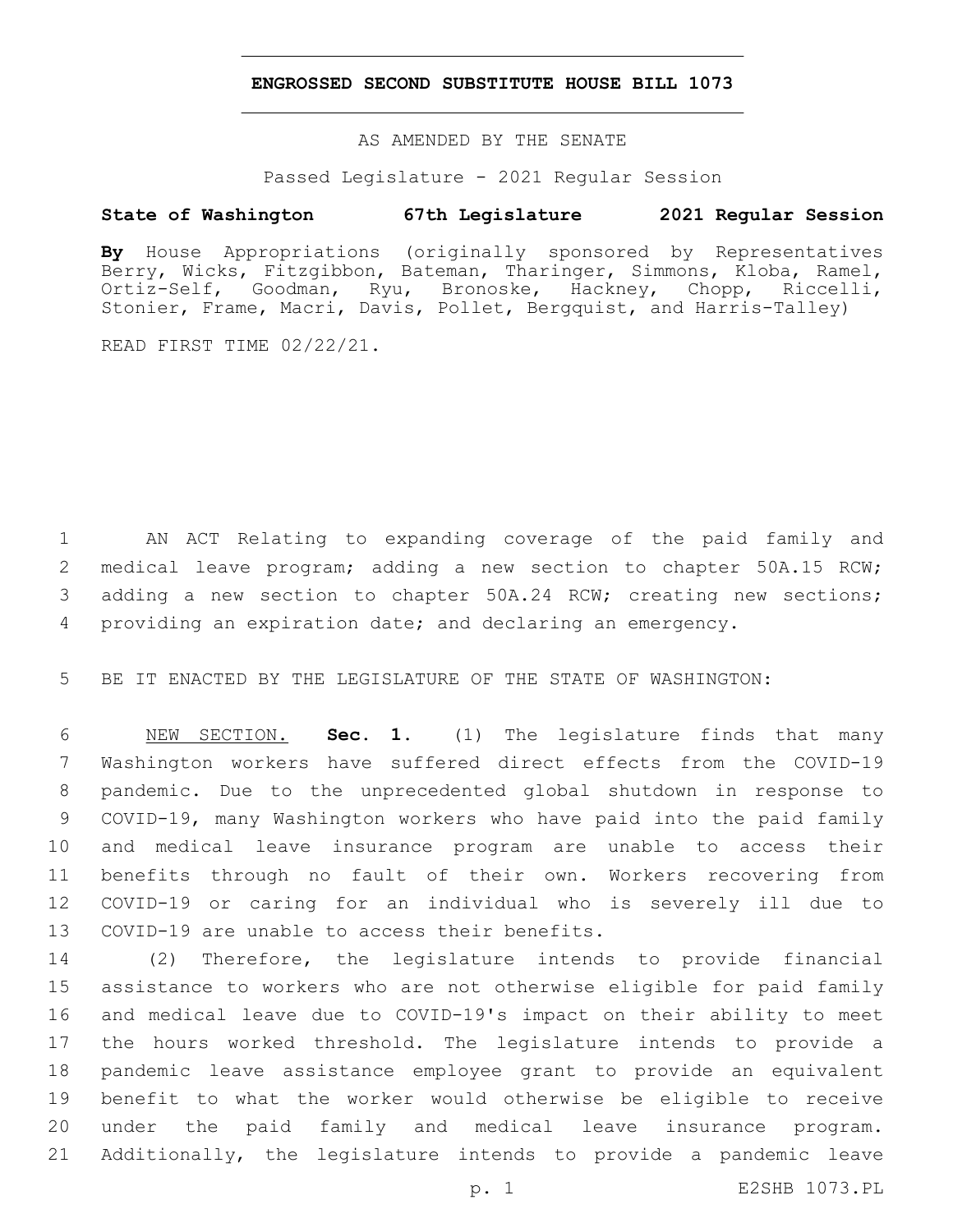assistance employer grant to help offset small business employers' costs related to employees on leave who are receiving a pandemic 3 leave assistance employee grant.

 (3) The legislature intends to utilize federal funding from the America rescue plan act to provide financial assistance to COVID-19 impacted workers. The legislature does not intend for this worker assistance to affect the state's paid family and medical leave 8 insurance account.

 NEW SECTION. **Sec. 2.** A new section is added to chapter 50A.15 10 RCW to read as follows:

 (1) Employees who do not meet the hours worked threshold for eligibility under RCW 50A.15.010 or 50A.30.020(1), and are otherwise eligible under Title 50A RCW for a claim with an effective start date in 2021 through March 31, 2022, are eligible for a pandemic leave assistance employee grant as provided under this section if they meet 16 any of the following hours thresholds:

 (a) Worked 820 hours in employment during the first through 18 fourth calendar quarters of 2019; or

 (b) Worked 820 hours in employment during the second through fourth calendar quarters of 2019 and first calendar quarter of 2020.

 (2)(a) Subsection (1) of this section does not apply to an employee who does not meet the hours worked threshold for eligibility under RCW 50A.15.010 or 50A.30.020(1) because of an employment separation due to misconduct or a voluntary separation unrelated to 25 the COVID-19 pandemic.

 (b) An employee seeking eligibility under this section must attest, in a manner prescribed by the department, that their failure to meet the hours worked threshold for eligibility under RCW 50A.15.010 or 50A.30.020(1) is not due to the reasons specified in 30 (a) of this subsection.

 (3) Employees may file a claim with the department for a pandemic leave assistance employee grant beginning August 1, 2021.

 (4) The amount of the pandemic leave assistance employee grant to each eligible employee must be equal to the weekly benefit amount calculated in Title 50A RCW and any rules promulgated thereunder. In calculating the weekly benefit amount for nonsalaried employees eligible under subsection (1) of this section, the typical workweek hours are the quotient derived by dividing the sum of the employee's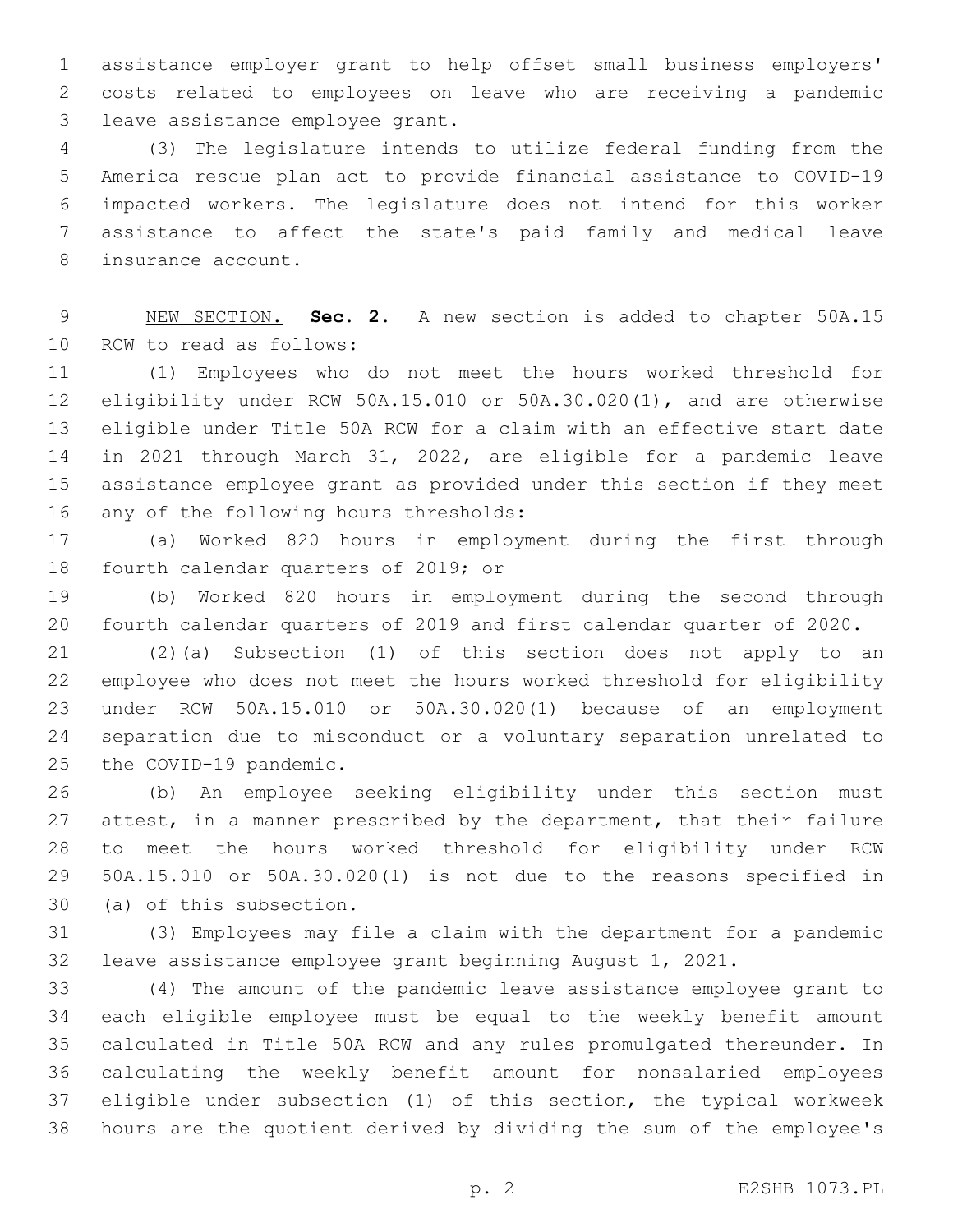hours reported by the sum of the number of weeks for which the 2 employer reported hours.

 (5) An employee is not eligible for a pandemic leave assistance employee grant under this section for any week in which the employee has received, is receiving, or will receive unemployment compensation under Title 50 RCW, workers' compensation under Title 51 RCW, or any other applicable federal unemployment compensation, industrial 8 insurance, or disability insurance laws.

 (6) Employers with 150 or fewer employees may be eligible for a pandemic leave assistance employer grant to assist with the costs of an employee on leave, as provided in section 3 of this act.

 (7) Grants under this section are available only until funding provided by the legislature solely for these purposes is exhausted.

 NEW SECTION. **Sec. 3.** A new section is added to chapter 50A.24 15 RCW to read as follows:

 (1) The legislature recognizes that costs associated with employees on leave who have received or will receive a pandemic leave assistance employee grant under section 2 of this act may disproportionately impact small businesses. Therefore, the legislature intends to assist small businesses with the costs of such 21 employees on leave.

 (2) Employers with 150 or fewer employees and employers with 50 or fewer employees who are assessed all premiums under RCW 50A.10.030(5)(b) may apply to the department for a pandemic leave 25 assistance employer grant under this section.

 (3)(a) An employer may receive a pandemic leave assistance employer grant of \$3,000 if the employer hires a temporary worker to replace an employee on leave who has received or will receive a pandemic leave assistance employee grant under section 2 of this act.

 (b) For an employee on leave who has received or will receive a pandemic leave assistance employee grant under section 2 of this act, an employer may receive a grant of up to \$1,000 as reimbursement for significant wage-related costs due to the employee's leave.

 (c) An employer may receive a grant under (a) or (b) of this subsection, but not both, except that an employer who received a grant under (b) of this subsection may receive a grant of the difference between the grant awarded under (b) of this subsection and \$3,000 if the employee on leave who has received or will receive a pandemic leave assistance grant under section 2 of this act extended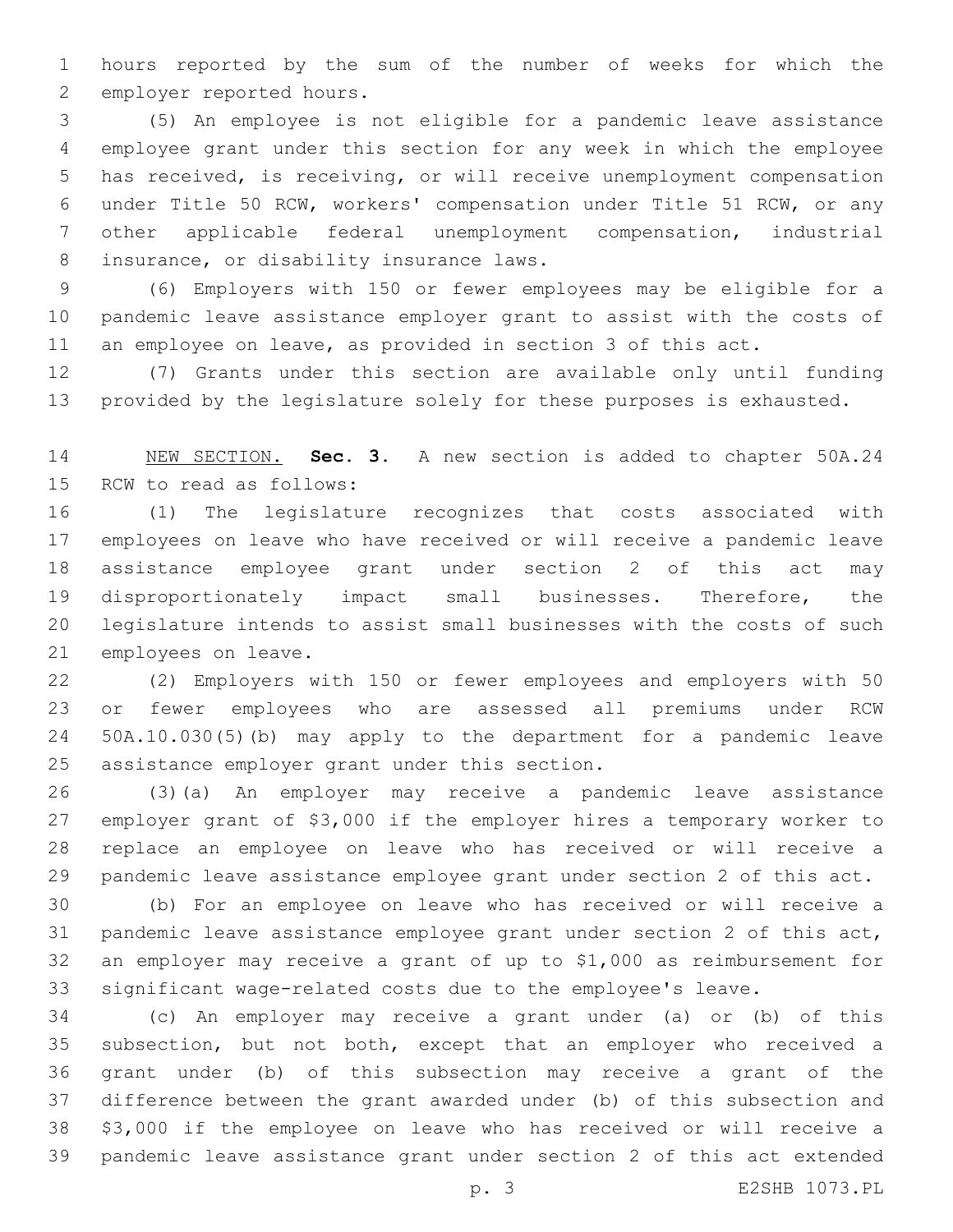the leave beyond the leave initially planned and the employer hired a 2 temporary worker for the employee on leave.

 (4) An employer may apply for a pandemic leave assistance 4 employer grant no more than once.

 (5) To be eligible for a pandemic leave assistance employer grant under this section, the employer must provide the department written documentation showing the temporary worker hired or significant wage- related costs incurred are due to an employee on leave who has received or will receive a pandemic leave assistance employee grant 10 under section 2 of this act.

 (6) The department must assess an employer with fewer than 50 employees who receives a pandemic leave assistance employer grant under this section for all premiums for three years from the date of 14 receipt of the grant.

 (7) Pandemic leave assistance employer grants shall not be funded from the family and medical leave insurance account.

 (8) For the purposes of this section, the number of employees 18 must be calculated as provided in RCW 50A.10.030.

 (9) An employer who has an approved voluntary plan is not eligible to receive a pandemic leave assistance employer grant under 21 this section.

 (10) Grants under this section are available only until funding provided by the legislature solely for these purposes is exhausted.

 NEW SECTION. **Sec. 4.** Nothing in this act shall be construed to 25 limit or interfere with the requirements, rights, and responsibilities of employers and employees under Title 50A RCW, except as provided in this act. Employees and employers receiving a grant under section 2 or 3 of this act must comply with all provisions of Title 50A RCW and any rules promulgated thereunder.

 NEW SECTION. **Sec. 5.** The employment security department may adopt rules to implement this act.

 NEW SECTION. **Sec. 6.** Sections 1 through 5 of this act expire June 30, 2023.

 NEW SECTION. **Sec. 7.** This act is necessary for the immediate 35 preservation of the public peace, health, or safety, or support of